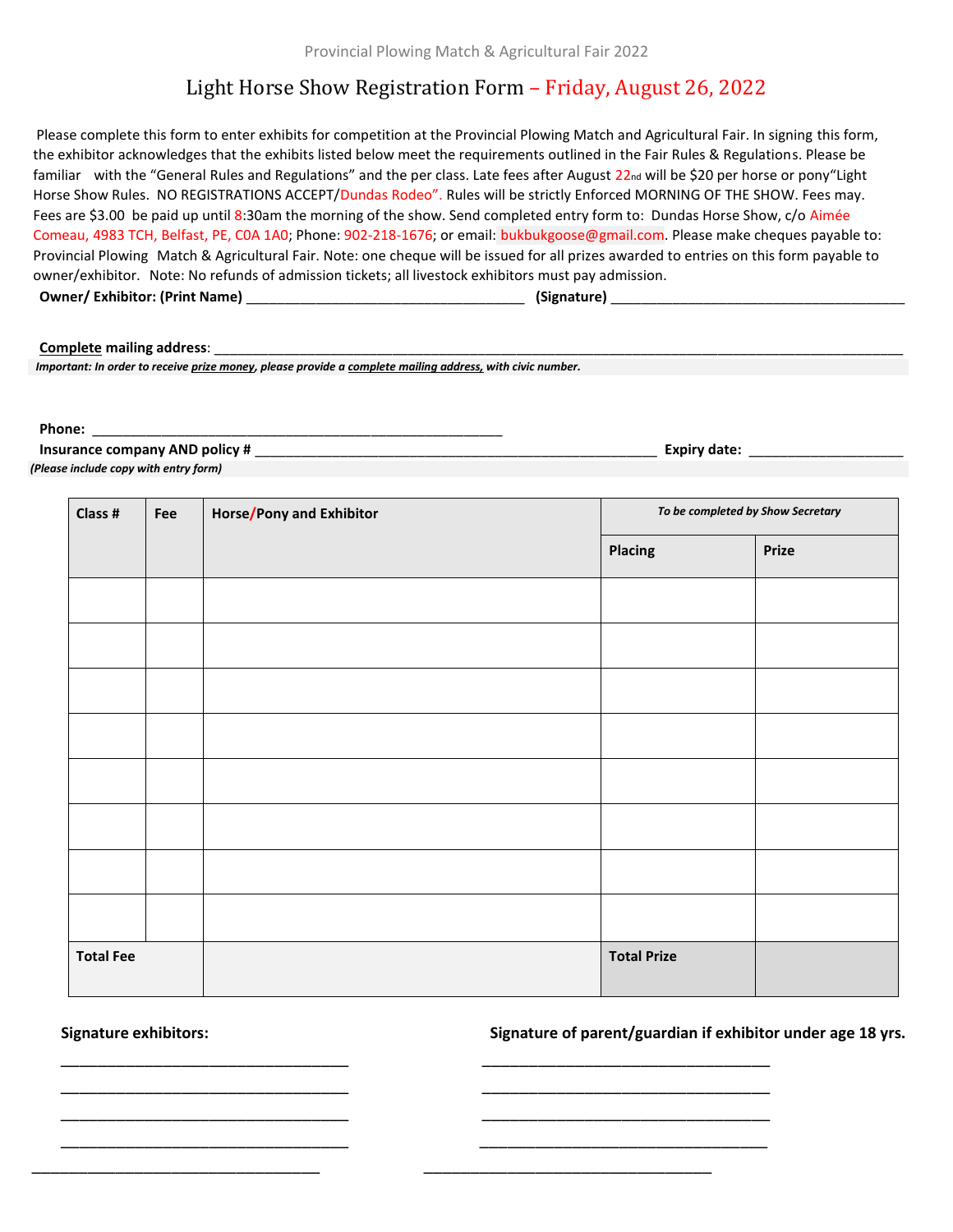Provincial Plowing Match & Agricultural Fair 2022

## Dundas Rodeo Registration Form –Saturday, August 27th, 2022

Please complete this form to enter exhibits for competition at the Provincial Plowing Match and Agricultural Fair. In signing this form, the exhibitor acknowledges that the exhibits listed below meet the requirements outlined in the Fair Rules & Regulations. Please be familiar with the "General Rules and Regulations" and the "Light Horse Show Rules/Dundas Rodeo". Rules will be strictly enforced. Fees are \$3.00 per class. Late fees after August 22<sup>nd</sup> will be \$20 per horse or pony. NO REGISTRATIONS ACCEPTED MORNING OF THE SHOW. Fees may be paid up until noon on Saturday. Send completed entry form to: Dundas Horse Show, c/o Aimée Comeau, 4983 TCH, Belfast, PE, COA 1A0; Phone: 902-218-1676; or email:. Please make cheques payable to: Provincial Plowing Match & Agricultural Fair. Note: one cheque will be issued for all prizes awarded to entries on this form payable to owner/exhibitor. Note: No refunds of admission tickets; all livestock exhibitors must pay admission.

**Owner/ Exhibitor: (Print Name)**  $\qquad \qquad$  **(Signature)**  $\qquad \qquad$  (Signature)  $\qquad \qquad$ 

**Complete mailing address:** 

 *Important: In order to receive prize money, please provide a complete mailing address, with civic number.* **Phone:** \_\_\_\_\_\_\_\_\_\_\_\_\_\_\_\_\_\_\_\_\_\_\_\_\_\_\_\_\_\_\_\_\_\_\_\_\_\_\_\_\_\_\_\_\_\_\_\_\_\_\_\_\_

**Insurance company AND policy #**  $\blacksquare$ 

*(Please include copy with entry form)*

| Class #<br>Fee   |  | <b>Horse/Pony and Exhibitor</b> | To be completed by Show Secretary |       |
|------------------|--|---------------------------------|-----------------------------------|-------|
|                  |  |                                 | <b>Placing</b>                    | Prize |
|                  |  |                                 |                                   |       |
|                  |  |                                 |                                   |       |
|                  |  |                                 |                                   |       |
|                  |  |                                 |                                   |       |
|                  |  |                                 |                                   |       |
|                  |  |                                 |                                   |       |
|                  |  |                                 |                                   |       |
|                  |  |                                 |                                   |       |
|                  |  |                                 |                                   |       |
| <b>Total Fee</b> |  |                                 | <b>Total Prize</b>                |       |

\_\_\_\_\_\_\_\_\_\_\_\_\_\_\_\_\_\_\_\_\_\_\_\_\_\_\_\_\_\_\_

\_\_\_\_\_\_\_\_\_\_\_\_\_\_\_\_\_\_\_\_\_\_\_\_\_\_\_\_\_\_\_

 **Signature exhibitors: Signature of parent/guardian if exhibitor under age 18 yrs.**

\_\_\_\_\_\_\_\_\_\_\_\_\_\_\_\_\_\_\_\_\_\_\_\_\_\_\_\_\_\_\_

 $\overline{\phantom{a}}$  ,  $\overline{\phantom{a}}$  ,  $\overline{\phantom{a}}$  ,  $\overline{\phantom{a}}$  ,  $\overline{\phantom{a}}$  ,  $\overline{\phantom{a}}$  ,  $\overline{\phantom{a}}$  ,  $\overline{\phantom{a}}$  ,  $\overline{\phantom{a}}$  ,  $\overline{\phantom{a}}$  ,  $\overline{\phantom{a}}$  ,  $\overline{\phantom{a}}$  ,  $\overline{\phantom{a}}$  ,  $\overline{\phantom{a}}$  ,  $\overline{\phantom{a}}$  ,  $\overline{\phantom{a}}$